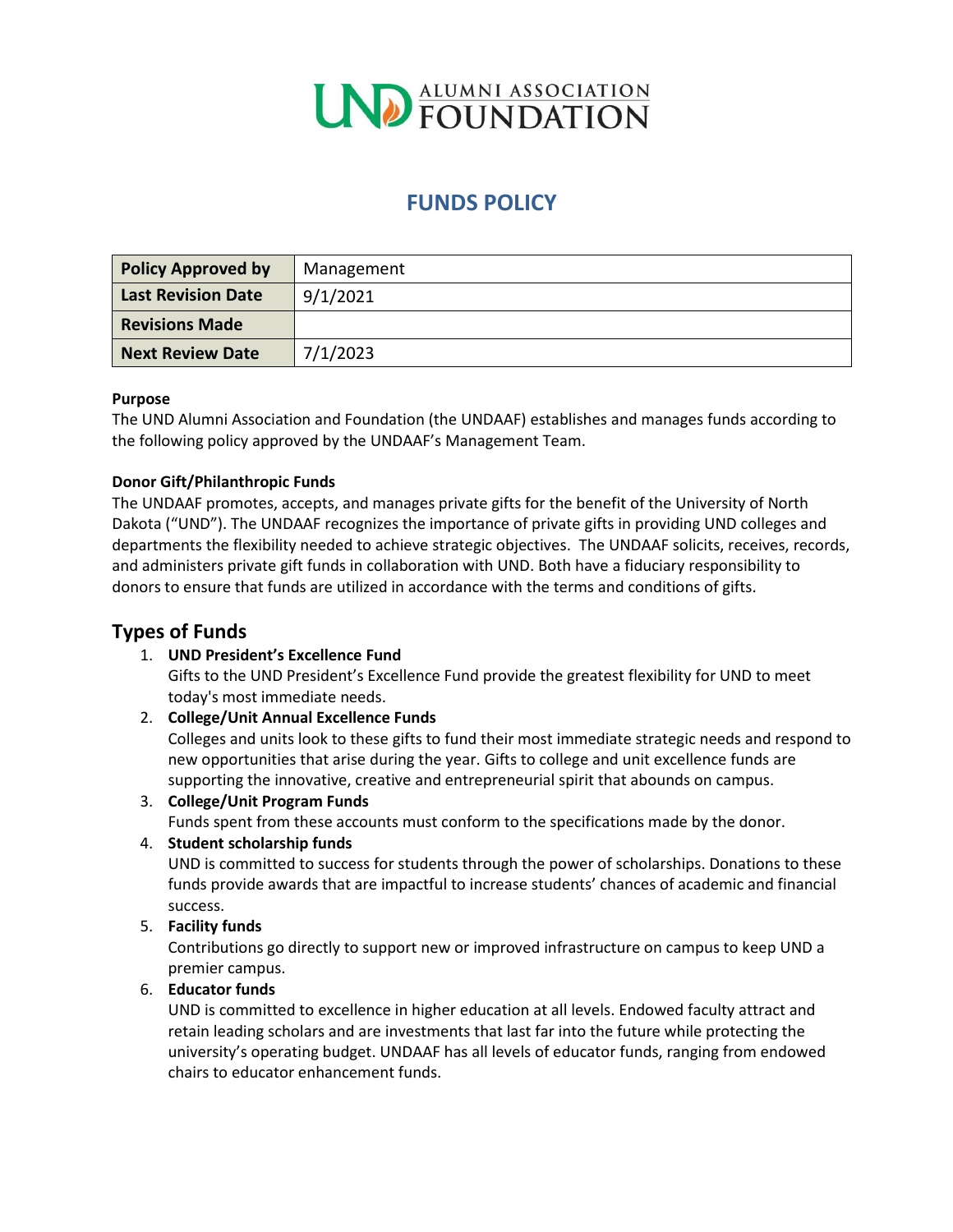#### 7. **Endowment Funds**

Endowments are gifts that keep on giving. Endowments are permanently invested by the UNDAAF generating an annual payout that is used for the purpose the donors choose to support scholarships, facilities, educators, research, programs, and much more.

#### 8. **Donor Advised Funds**

Designed for individuals who make substantial gifts and have varied philanthropic interests (\$100K+). The donors advise the UNDAAF of gifts they would like to make to eligible charities including the University. Annually 51% of grants must be to UND causes. The UNDAAF manages all payments, fund administration and provides reporting to donors.

# **Guidelines for Fund Establishment**

#### *Donor Funds*

- 1. Non-Endowed named funds can be established for scholarships. Non-endowed named funds for other purposes may be established with the approval of the UNDAAF's VP of Finance.
- 2. The minimum needed to establish an annual named scholarship is \$1,000 and have a minimum commitment of five years. A gift agreement must accompany the fund agreement showing the five-year commitment.
- 3. The fund will not be invested or earn interest.
- 4. All scholarship criteria must be approved through the Finance Department to ensure the scholarship can be awarded.
- 5. The Internal Revenue Service does not allow a charitable tax deduction if the donor retains "control" over the gift or how it is used. Therefore, a donor may not participate in the final selection of scholarship or award recipients, name an individual to the scholarship committee, or structure the criteria so narrowly as to limit selection to a small population comprised solely or primarily of individuals related to the donor.
- 6. The scholarship recipient selection will be based upon the requirements listed on each fund agreement. UND Student Finance will approve all scholarship selections.
- 7. The Colleges and departments are informed of new funds established by donors on a monthly basis. Finance includes the details of funding in the email.

# *College/Department Funds*

- 1. If a college or department wishes to set up a new fund the following guidelines must be followed:
	- a. No fundraising may take place before approval and establishment of the fund at the UNDAAF.
	- b. A fundraising initiative must be approved first by the Dean of the College, director, or appropriate VP. Final approval will be made by the Organization.
	- c. There must be a unique purpose and a reasonable expectation of additional gifts or material activity in the fund.

# **Non gift Deposits**

Deposits generated and received by a UND department should not be deposited at the UNDAAF. The purpose of the UNDAAF is to receive gifts and the UNDAAF is not the appropriate entity to receive revenue for academic activities or programs. Accounts for such activities should be set up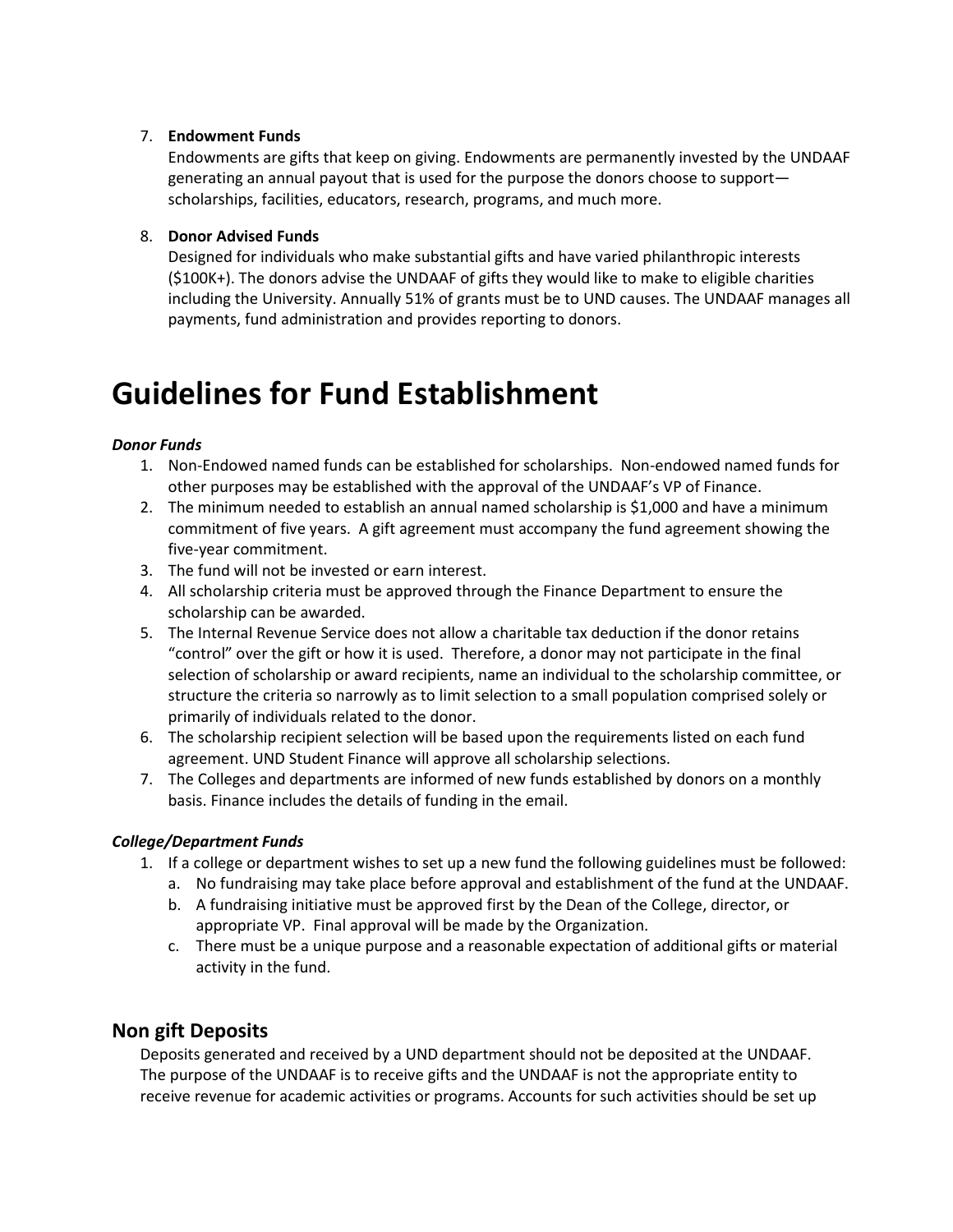through the University. However, gifts of support made to the UNDAAF can be used to reimburse such accounts.

# **Guidelines for Fund Disbursements**

UND employees should consider that all expense disbursements are subject to public scrutiny and that spending activity is available to donors.

# **UND Responsibility for Oversight**

The Dean of the appropriate academic unit, the Vice President of a University Division, or other similar academic or administrative leader will be the administrator for philanthropic fund oversight or will designate an individual to do so. These individuals are responsible for insuring that all requested disbursements from UNDAAF funds are in accordance with the fund guidelines and the donor's restrictions. Specific responsibilities of UND administrators include:

- 1. Be familiar with governing donor documents that specify donor intent;
- 2. Abide by UNDAAF and University policies and procedures;
- 3. Review balances to ensure appropriate management of the funds;
- 4. Ensure that the funds available for expenditure each year are spent (if possible) before the end of the fiscal year for the appropriate and strategic purpose;

# There are two ways to spend out of UNDAAF Funds:

- **INDIRECT** Paid directly by UND, and then reimbursed by the UNDAAF fund. To utilize this method, the expenditures must comply with UND policies for allowable expenditures. This arrangement allows a systematic transfer of funds between the UNDAAF and UND, whereby the UNDAAF reimburses the University accounts on a regular basis. The expenditures are subject to University controls, shall be spent in accordance with the University guidelines, and be in compliance with donor restrictions.
- **DIRECT -** Directly paid by the UNDAAF [NOTE: only for allowable expenses which cannot be paid by the University]

# **Direct UNDAAF Payments**

Payments for University business that are not able to be paid directly through UND may be paid directly from UNDAAF funds if the payment is allowable. To be allowable:

- 1. The expense must be for University business
- 2. A business purpose must be clearly stated on the Request for Payment form (RFP)
- 3. Payment must comply with the restrictions and conditions placed upon the funds by the donor
- 4. Appropriate approvals must be documented on the RFP. The University is responsible for ensuring that authorized individuals are signing/submitting RFPs. UNDAAF will not verify signature authority but will verify that donor intent is being met on foundation funds being spent.
- 5. Any reimbursement to an individual must be signed by the individual's supervisoror equivalent.
- 6. Additional RFP approval is required for requests of \$2,500 and over
- 7. For UND President funds:
	- ❖ **UNDAAF Payments on behalf of the University President from priority needs funds** All payments made to or on behalf of the University President from funds designated to the UND Presidents office should be signed by (or approved by) the VP of Finance and Operations. All payments made out of these funds that are non-standard and non-recurring spend should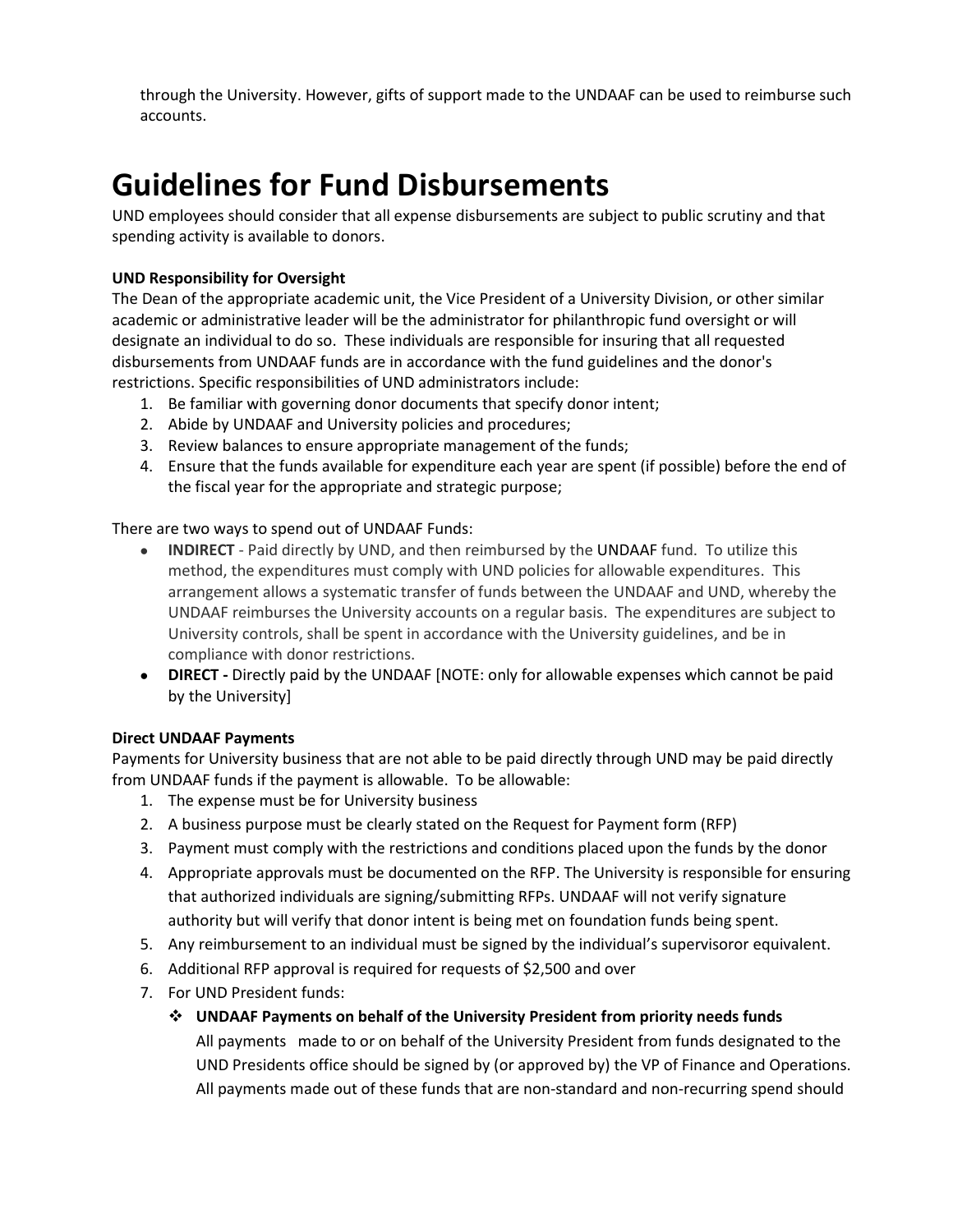be signed by (or approved by) the VP of Finance and Operations. This oversight ensures that expenses paid from the UNDAAF are aligned with overall University business and that the institution is aware of expenditures.

# ❖ **UNDAAF Payments on behalf of the University President from board designated fund - 69984**

All payments made to or on behalf of the University President from The UNDAAF board designated fund should be dual signed (or approved by) the UND VP of Finance and Operations. All payments made out of this fund that are non-standard and non-recurring spend should be signed by (or approved by) the VP of Finance and Operations. Expenses from this fund include travel and other expenses the President incurs in fundraising activity as well as other University business. This dual oversight ensures that expenses paid from this fund are appropriate and relevant for the related activity.

- This fund activity is reported to the board of directors annually
- ❖ **UNDAAF Payments from the UND President's Excellence Fund - 64572**

Payments are for priority programs at UND. Expenses from this fund must be dual signed (or approved by) from the UND President and the UND VP of Finance and Operations.

# **Non Allowable UNDAAF payments**

The following types of expenditures are not allowed to be paid directly from UNDAAF funds:

- 1. Any payment in conflict with existing law, stature, or regulation applicable to gift funds.
- 2. Direct payment to any student or University employee other than a reimbursement of allowable expenses. Gift cards to students or UND employees are not allowable. UND employees can not pay for services directly (ex: DJ for event) because this is a taxable transaction to the recipient.
- 3. Personal expenses including but not limited to: travel, lost departmental key replacement, parking permits for UND staff, faculty, or students or any expense that might otherwise be deemed compensation if paid directly by the University.
- 4. A payment that may involve or create liability exposure for UND or the UNDAAF;
- 5. Gifts made to University personnel except in recognition of retirement from the University (Max \$400). Retirement gifts that are in the form of cash or gift cards/certificates are not allowed to be paid directly from foundation funds. These are considered compensation and are therefore taxable, so they must run through the University payroll. Tangible merchandise gifts may be reimbursed or paid directly using foundation funds with a \$400 maximum.
- 6. Payment of fines imposed for violations of local, state, or federal law, including but not limited to parking or other traffic tickets of UND employees or students.
- 7. Any expenditure which does not comply with IRS regulations as an allowable business expense.
- 8. Unreasonable travel as defined by the IRS (example: first class airfare vs coach)
- 9. Expenditures for personal portions of a business trip such as entertainment
- 10. Charitable contributions made to entities or individuals external to the University
- 11. Any payment from a fund that does not follow the donor's restrictions.

# **The UNDAAF's CEO can authorize or deny any payment requests for University expenses. Any exceptions to the above policy will be reviewed by the UNDAAF's CEO or VP of Finance.**

#### **How to fill out an UNDAAF Request for Payment Form**

- o Please provide the complete Name, Address, Tax ID # or Social Security # for the Vendor. (expense reimbursements do **NOT** require SSN)
- $\circ$  Please check appropriate box if the person being paid is a UND Faculty/Staff or a UND Student.